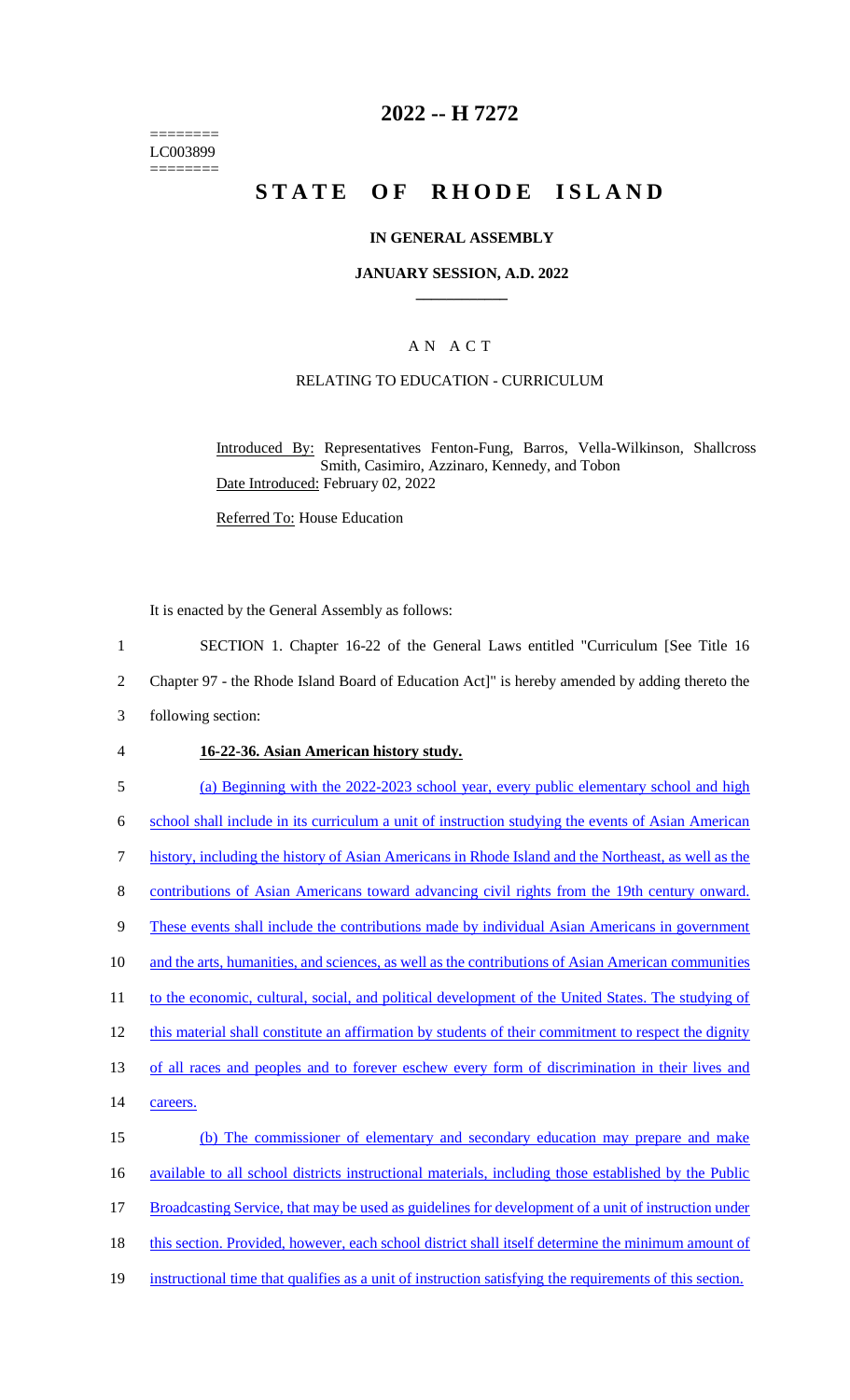- 1 (c) The commissioner shall monitor a school district's compliance with this section's
- 2 curricular requirements.
- 3 (d) A school may meet the requirements of this section through an online program or
- 4 course.
- 5 SECTION 2. This act shall take effect upon passage.

 $=$ LC003899 ========